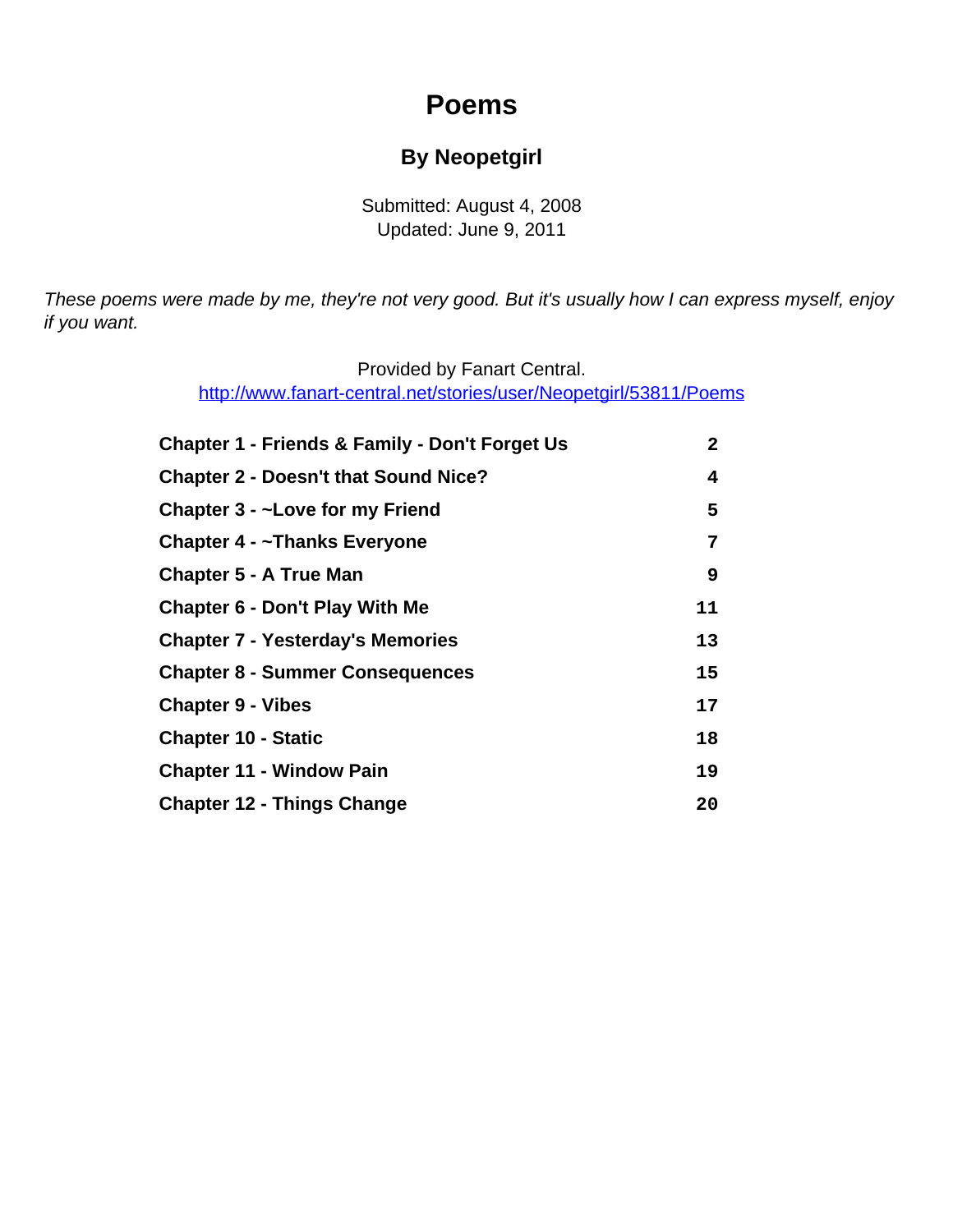# **1 - Friends & Family - Don't Forget Us**

<span id="page-1-0"></span>Friends forever, forever and ever

Please don't leave, don't leave me here without you

Whenever you're feeling down, turn to your friends

Trying to solve the problem yourself doesn't always resolve your troubles

Your true friends will surely try to help,because of how much they care

Don't let sorrow consume you, for there are friends here that love you,care for you Please don't harm yourself Please don't feel this way, Now you're making me feel sad and gloomy But I'll always stand by you, always no matter what Because that what friends do If you ever feel like dying, try and try to think about the others around you.. Friends...family..don't leave us.. We don't know what we'd do without you We'd cry many tears for you, So please, please just think things through, for us If you need help, come to us, we'll help you in any way we can We're here for you, we'll never leave you.. We'll share joyful moments, We'll laugh together, We'll cry together, Do you know how much I care about you? So please don't leave, please Think of all the others around you.. Your friends and family are here for you.. Friends forever, forever and ever Please don't leave, don't leave me here without you Whatever you need, I'm willing to spare time Just tell me, I'll talk to you Don't let the little things get you down Just stay here with us,talk to us We'll listen, and care We won't feel bothered, when does a friend feel disturbed if you need help? I certainly would try my best,even if my efforts prove to be worthless I'm still going to try, try ,and try For I can't let you go, If you left me today, my tears would never cease, you don't know how much I care!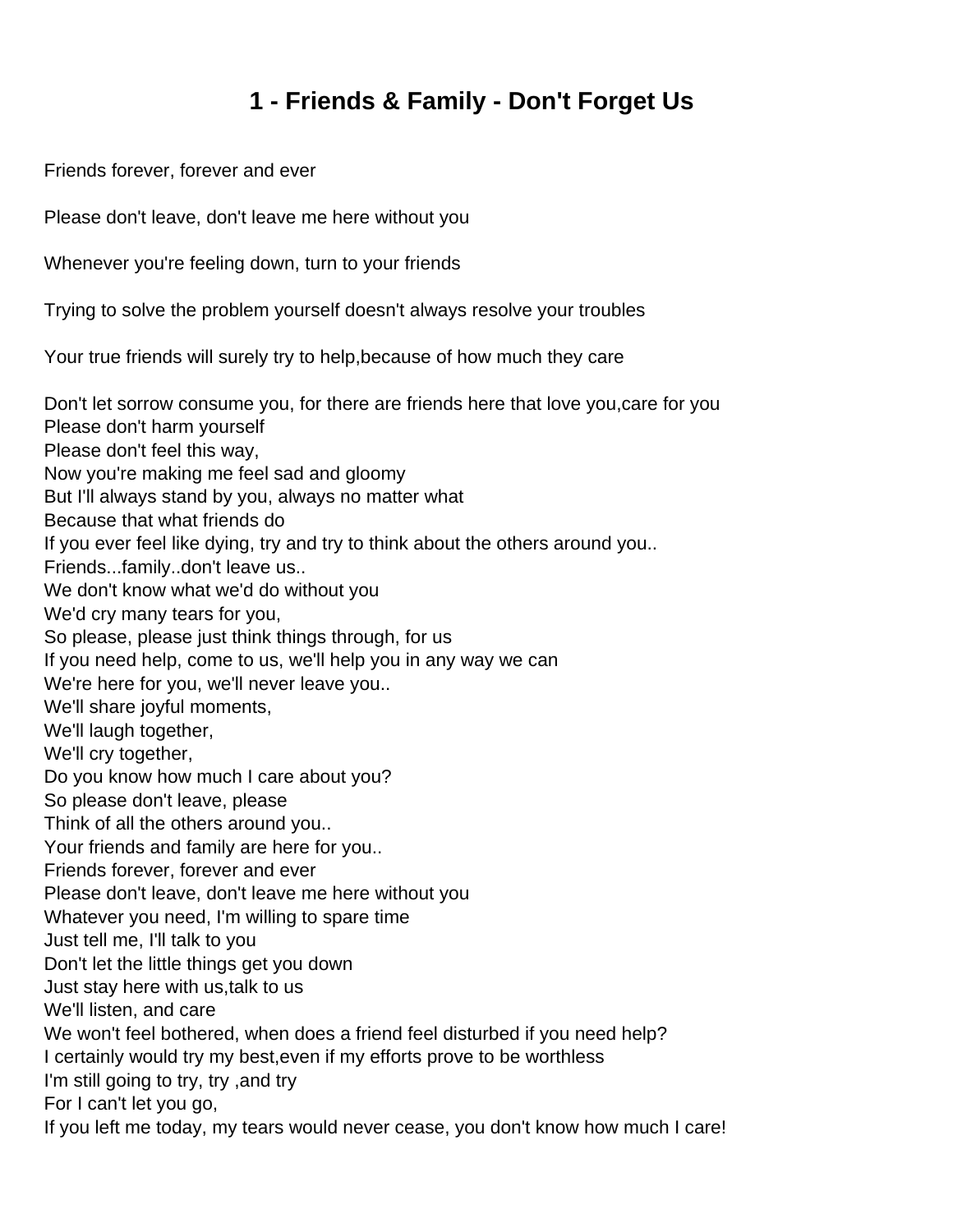Please remember that we're friends, never forget this...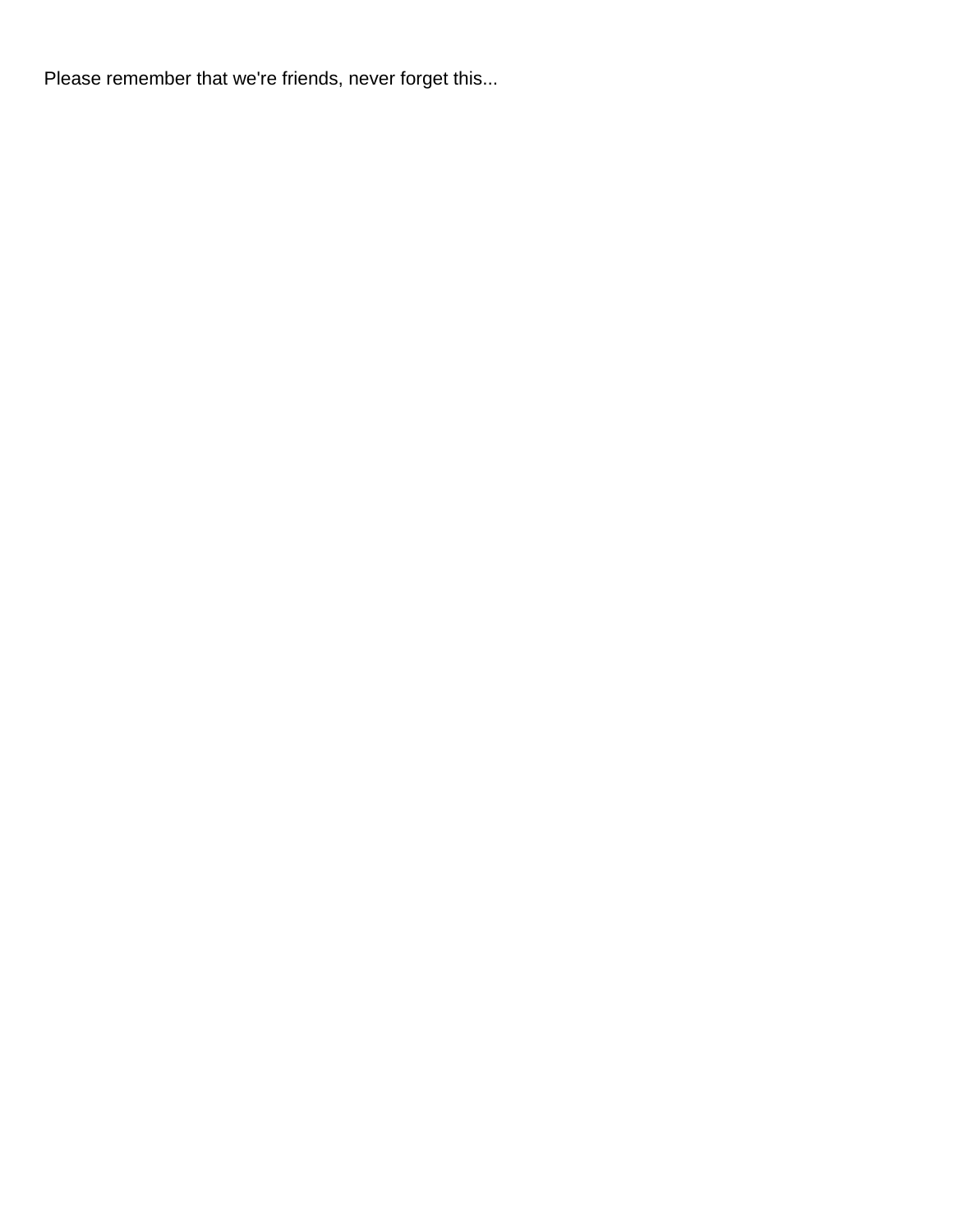# **2 - Doesn't that Sound Nice?**

<span id="page-3-0"></span>What if I were to say, We could live in a paradise? Would you laugh? Or would you care enough to listen? Not too many people realize it, but it's possible.. A world with out fear or tears Crime and violence were no more A thing of the past, No more death, no more lies.. Doesn't that sound nice? To live carefree to be loved for who you are Not to be discriminated because of your color or age Earth is clear of pollution.. Everyone's healthy No hatred.. All evil buried away for eternity Wouldn't you like that? To laugh and smile And mean it Everyone's friendly..so are the animals What if I were to say, All this is possible? Will if every occur? I believe so. Do you? But first, we all must be willing to change our ways To be committed To have faith To believe in Him And all evil must cease to exist What a wonderful chance we have been given! So let us pray, and wait patiently for this beautiful, new, and fresh way of living life So let us pray and wait patiently He's watching us and he knows those that are faithful to Him We must be patient.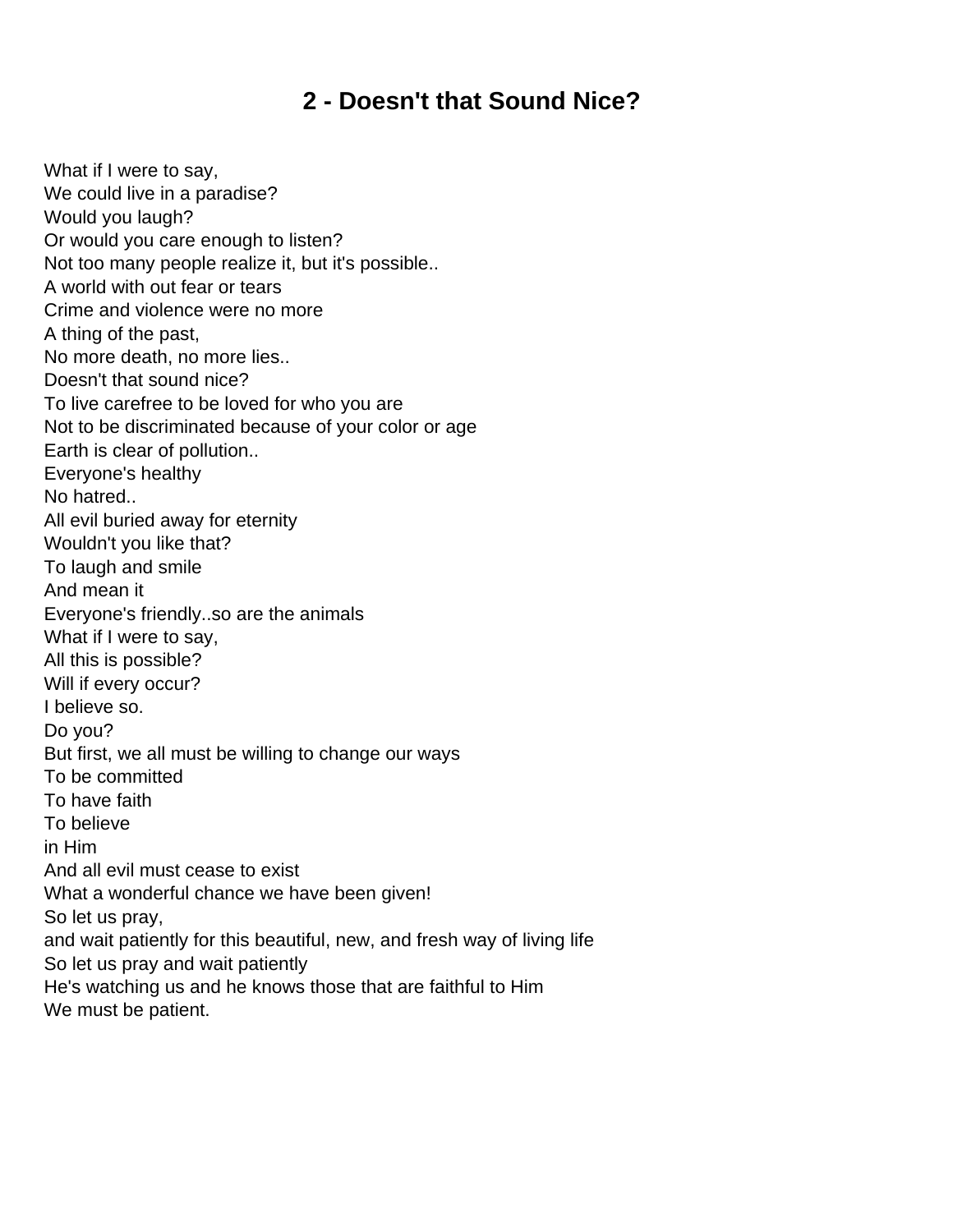# **3 - ~Love for my Friend**

<span id="page-4-0"></span>I was stuck giving it a title. I just wanted to show you how I feel, you know who you are. I couldn't go to bed yesterday..without thinking of you. I decided that if I couldn't sleep that I'd finally write my feelings..and thoughts. So, I know it's really simple..and probably isn't original. The point is - how I feel. I was never good at poems either.

Ssh, it's alright

I'll dry those tears And hush away those fears

Let me hug you It's not meant to bug you

For you I care Your frown I can't bare

If you let me I want to be that bright light And fight those shadows

Darkness lurks But don't fret

I'm here Ssh..it will be alright

We can get through it all Together..

I don't ever want to leave you

If I ever pass away Just remember my love Spoken for you

Don't forget

If we ever part Read these words

So please, never forget me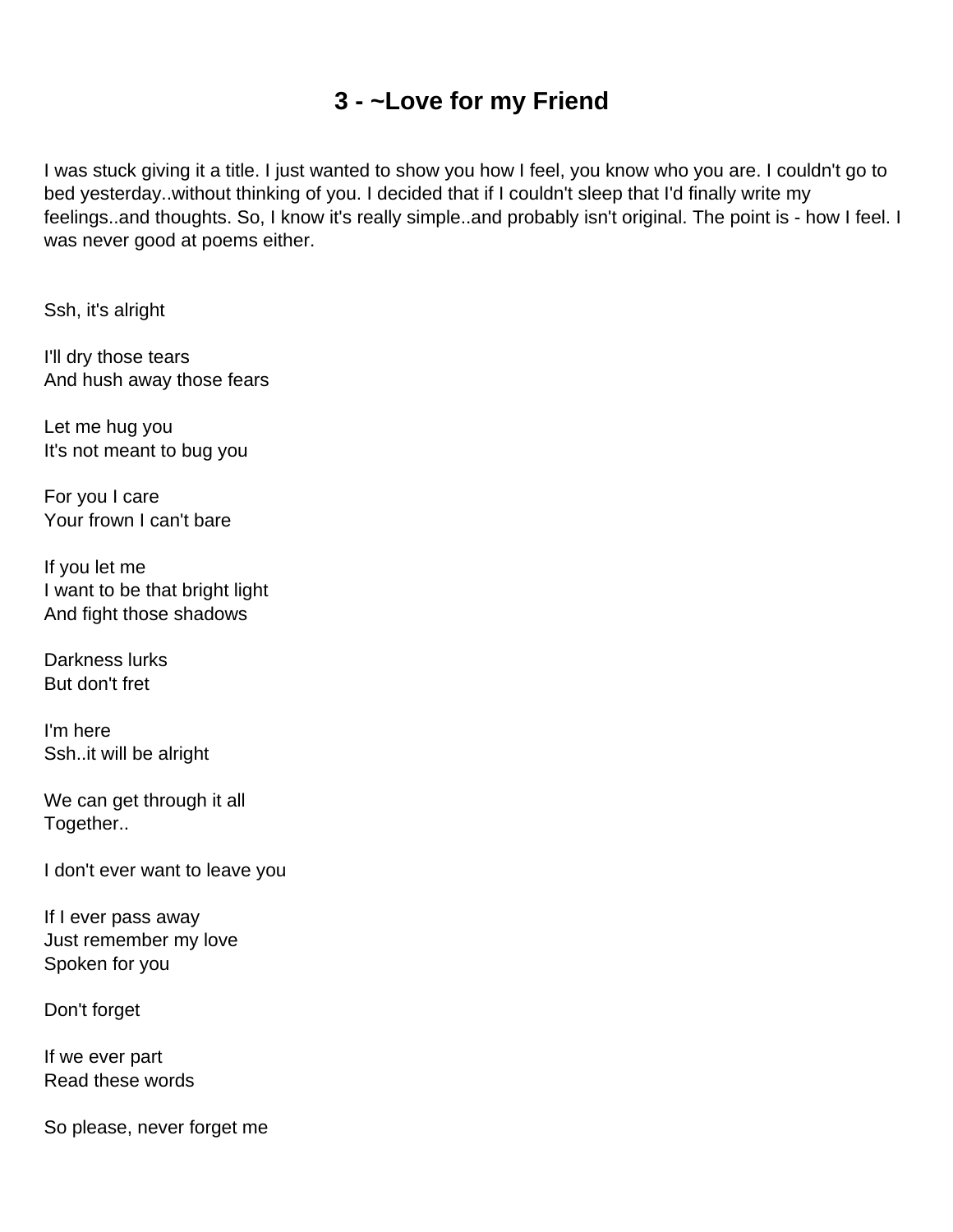Like I won't forget you

Dear friend,

Now let me rock you gently In my loving embrace For I don't want to let you go

Our lovely friendship never to be replaced or erased Let's smile while we can

A new day born Let us look at this brighter day, together.

~Love, Neo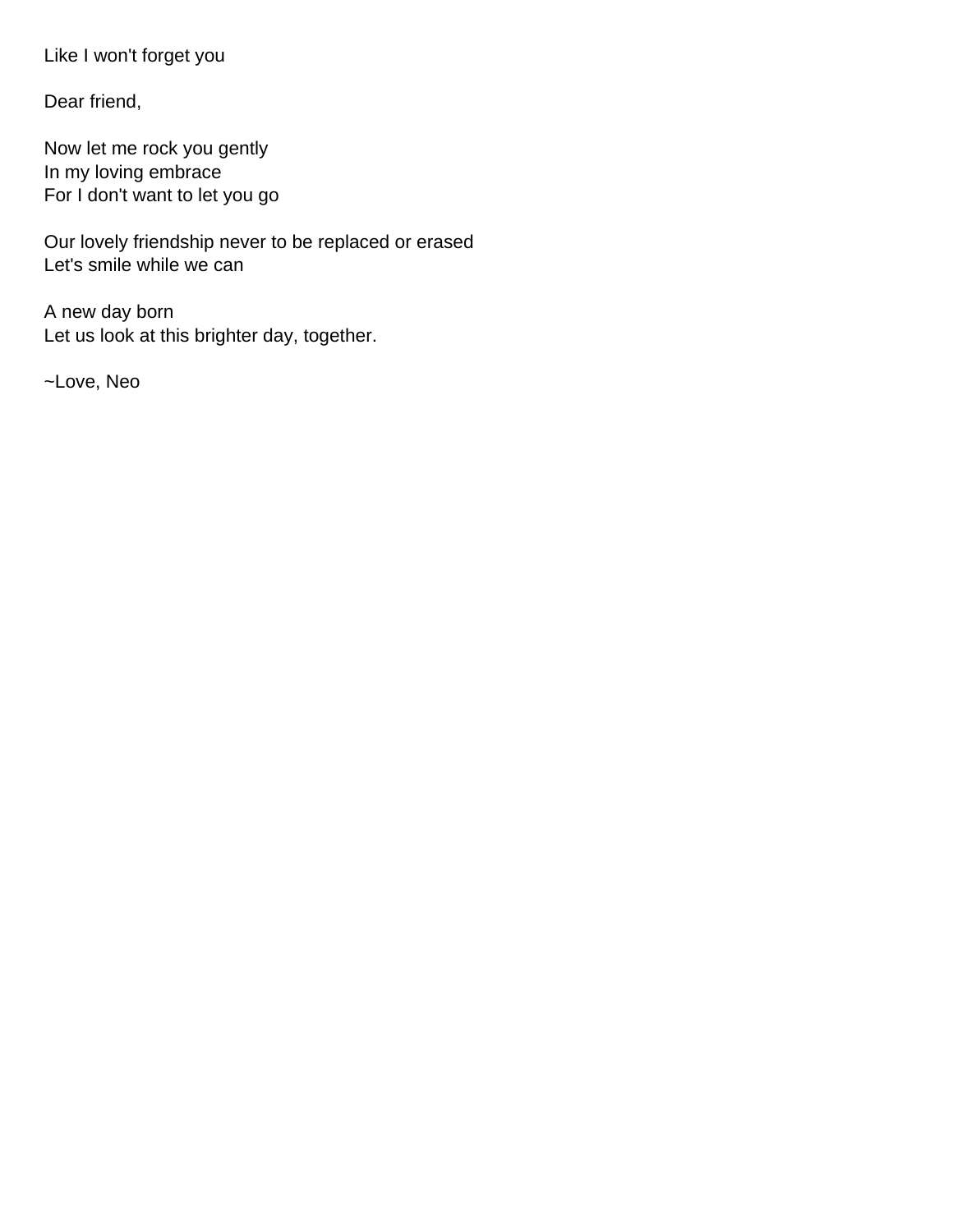# **4 - ~Thanks Everyone**

<span id="page-6-0"></span>**I don't ever know how to title my poems.**

**This is..well a hopeful/optimistic type of poem to read..I guess if you're sad and about how I'm here for you all ^^ And that I love you guys! I've been through well..I've been through some things, some of you know what I'm talking about and you've helped me so much. So, thanks for showing me your care, respect, and everything. I feel very special and loved, that's what I want to do for you all as well.**

**We all have regrets. And we've made mistakes. You'd be lying if you told me there isn't anything you have felt bad about. We all have problems. I just felt like letting you know - I'm here. You can talk to me. If you don't want to, it's alright. We need space..and we all need to respect each other, so I don't mind. But..if you ever need help, I am never bothered to do so.**

You've helped me through the worst times of my life Times that I felt I didn't feel like living anymore

Your very presence helps me through everyday I feel.. so safe with you

I feel just right with you here And cold without you

I've cried many tears But you've been there to calm me

You've shown me love It's only right I return it to you

The smile you bring to my lips

For you have not a clue What I'd do without you

So, please let me help you the way you've helped me

It's only right I fight for you

I won't stand here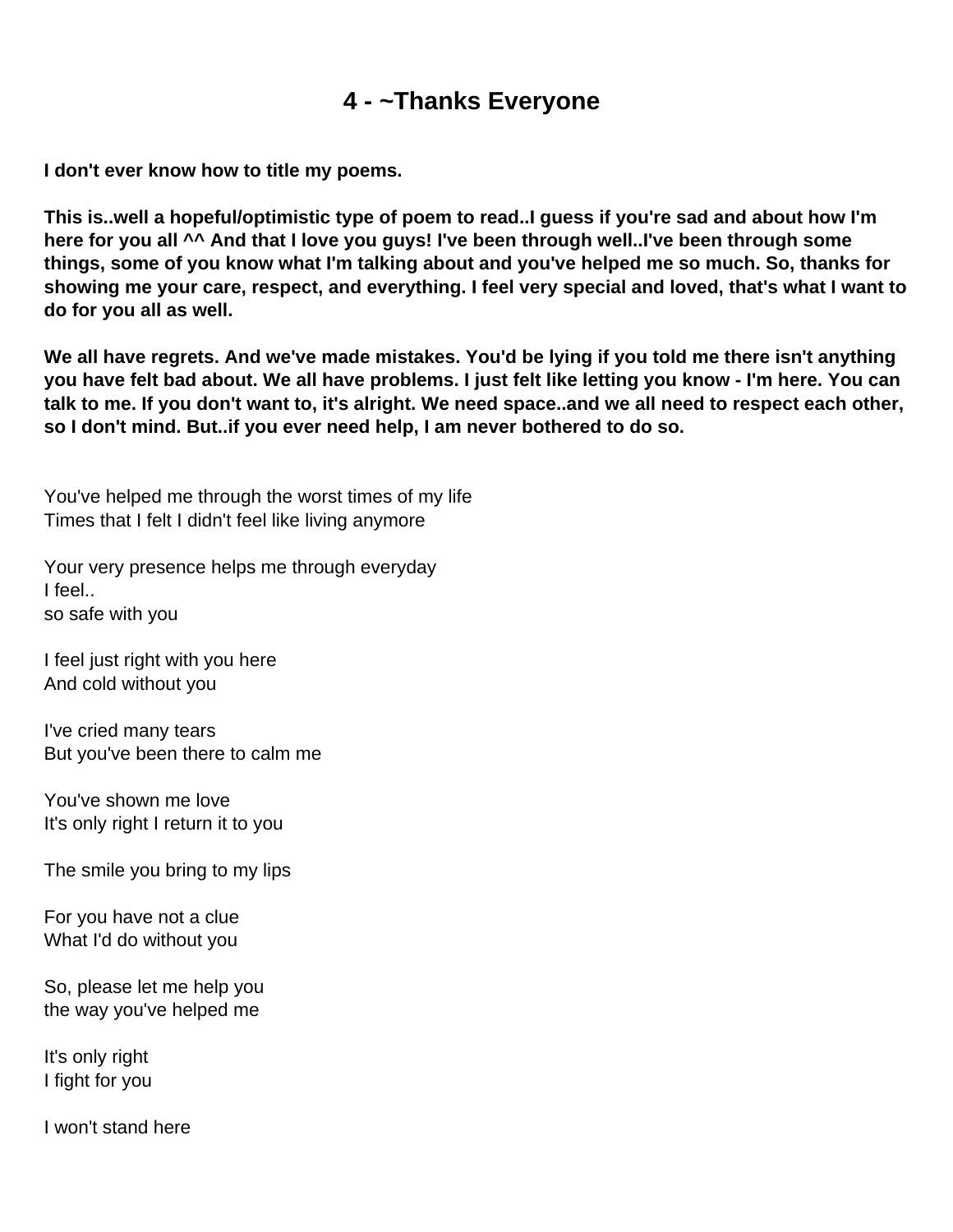and let it get worse

You've healed me Let me try for you

I'll never desert you and I'll always be here

Even if my attempts become futile Remember, that I'll never cease to try

We're friends Nothing's going to change that

Now smile the way you've helped me to

Let us share these moments together And cherish them so

Head towards the future, and turn away from the past

The darkness back there eats away at you and you beat yourself about it

Just walk on Don't let it hold you back

from the happy life you have ahead of you We can take that path together

Please smile You have me And I have you

We care for each other so much nothing can tear us apart

Don't look back at the dark yesterday, but towards the bright tomorrow.

~Love, NPG your friend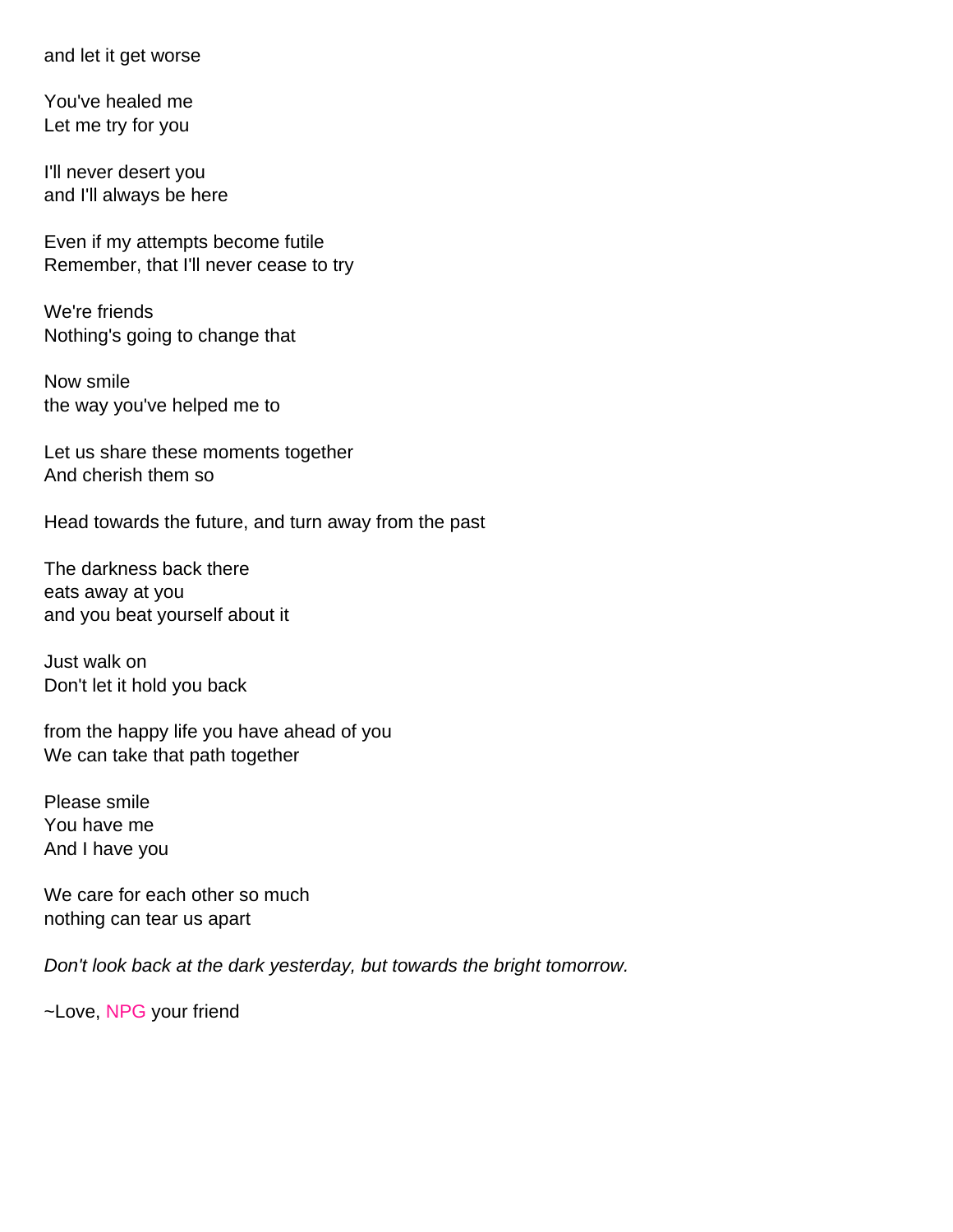# **5 - A True Man**

<span id="page-8-0"></span>**Just a short poem a made. It's about how you shouldn't try to settle things with a fight. We need to control ourselves, and let the anger fade. Your fists won't get you anywhere. Instead use your mind; your words to resolve it all.**

**This is how I feel, and if you think differently, then so be it.** 

You think it would impress me if you fought

And beat those that disagreed with you

You don't have me interested at all Actually, it's quite the opposite

It's digusting, you're not a real man

A real man doesn't fight those physically but rather with his words

Whether you come to realize this or not because there's people like you that's why violence is so common

If only I could convince you this is wrong

History has proven this fact

War creates nothing but pain, death, and suffering

Just because people weren't able to form a mutual understanding

So we fight..but it's not morally right, and *never* will be

A real man can solve things without hurt He can figure it out before any harm can be done

Don't be like everyone else

There's will always be a way

You can do the right thing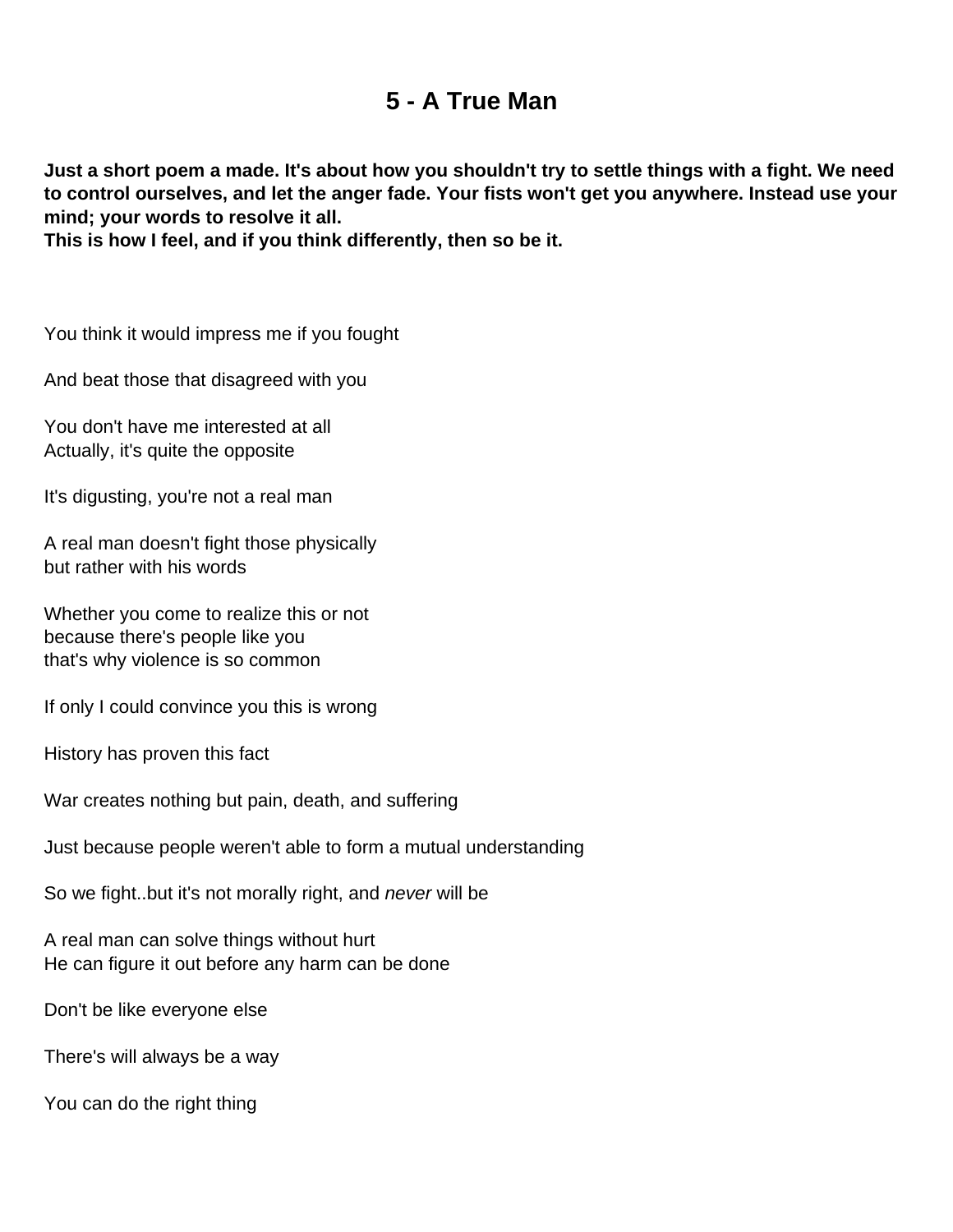It's just harder

Why do you think most people take the easy way?

And do the wrong thing

Doing wrong has always been easier, but this does not make it right

Take the stand that most of us haven't made yet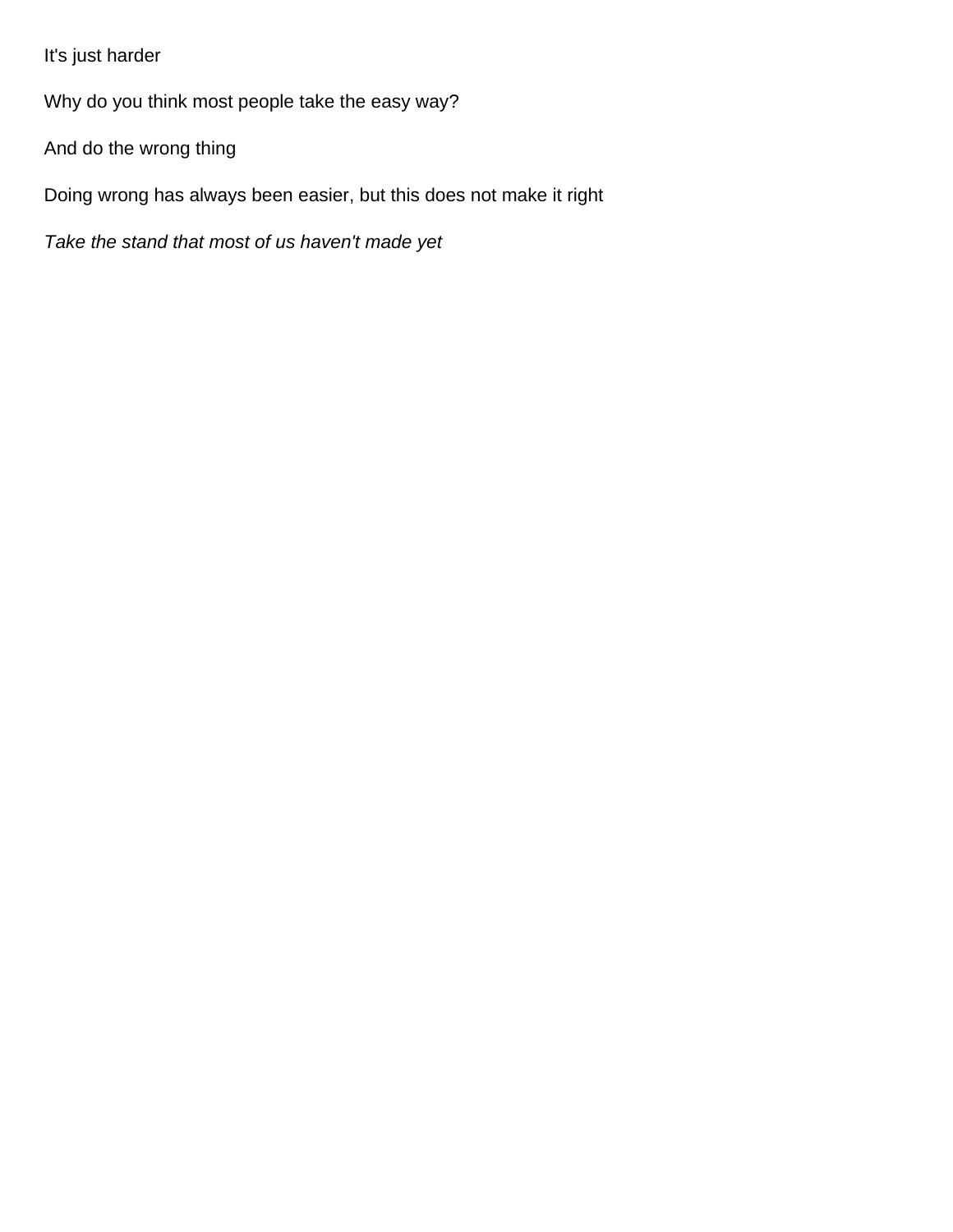### **6 - Don't Play With Me**

<span id="page-10-0"></span>I'm lying here Feeling nothing but confusion

Trying to figure out if he means the words that slip from his lips If his gentle, caring whispers..are fake

Does he just say he loves me Just to say it?

Love is such a strong word

No one should say it so carelessly They need to mean it

So I slowly drift off, thinking of him Hoping he is okay Praying he is safe Wanting to be there for him

These feelings So lovely Yet, still bring a frown to my face

I shut my eyes Forever in deep thought And I'm left with a bittersweet taste

I'm no toy Do not play with me

As long as I have this sense of paranoia

How can I trust him?

My tears..they drip down endlessly And there isn't anything to stop them from pouring down

I open my eyes Each flooded with salty droplets Sliding down my cheeks

Who knew loving someone could trigger such emotions?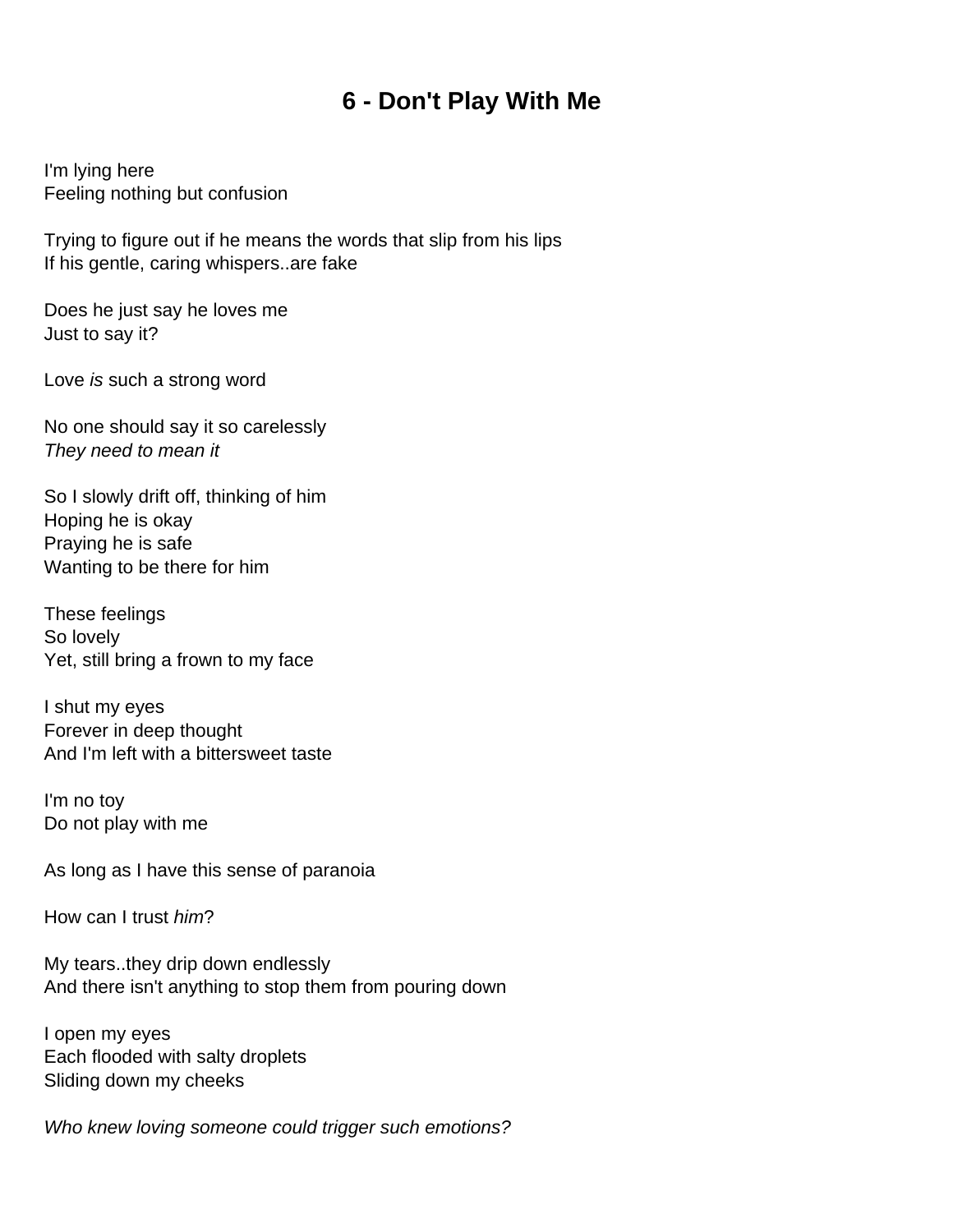I lie down Crying to myself quietly Until slumber takes over me

Waking up the next day Just as baffled as the day before

How could I care so much for you?

Is it all make-believe, or do you feel the same?

Why am I crying for you so?

The same questions replay themselves Over and over again Never to leave my mind

He haunts me He invades my dreams He runs through my mind He makes me smile with him He makes me frown with him He makes me worry about him And I love him

To me It all seems too good to be true Could it all be a nasty decieving..trick he wanted to play on me? Is this all a game?

#### **Because, I'm not playing with him**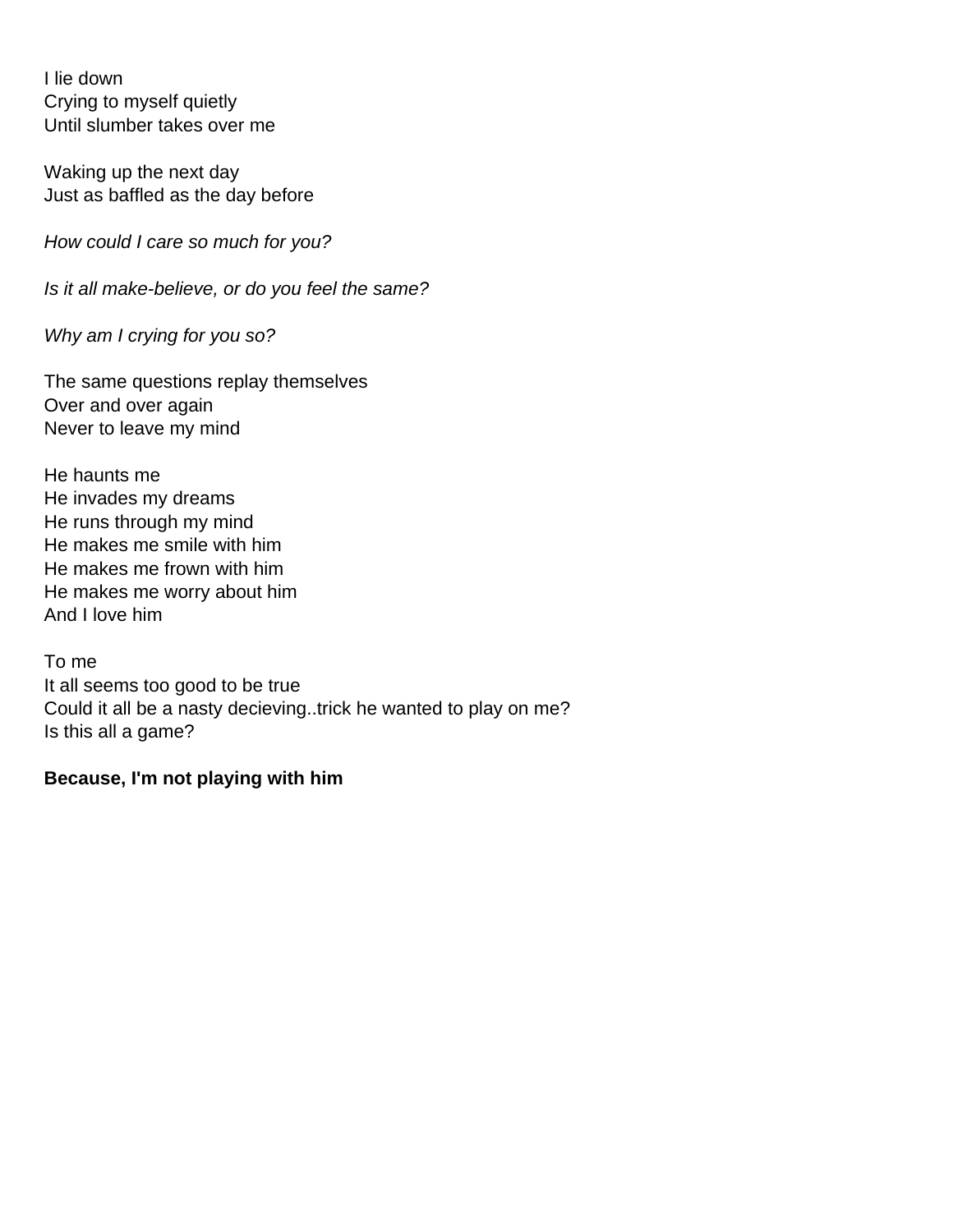# **7 - Yesterday's Memories**

<span id="page-12-0"></span>I was never good with titles, I wouldn't be surprised if I changed it later.

~

The cost to pay, was the loss of you. Was it never meant to be? May I be free?

You still have that grip on me, why? The single trip I made, I fell.. Who can really tell if I had?

I'm still calling, to you? Or to myself? I stopped falling, I stood upon my timid legs. But all I did was stand. I'm too weak, I can't walk.

Is it you I seek? Or a peek at my true self? My light; faint inside, unable to see.

With glee I saw you. I thought I could envision a future, so bright, done away with fright. Were you that person?

I imagined loveliness, from you to me, from me to you. Was it you that left me in loneliness? Or my own self?

Hurt and broken promises. Complete opposites, only this time, ran away from each other. Was it something I did? Or both of us?

Hand within hand, warmth flowed, we gave in. Touch and brush, kiss and we miss. Soft, dear, nothing else to hear.

Without this, it was difficult to cope. Hope, I had, with you. Comfort, passing through lips and ear.

Tears developed from nothing but fear. Guide me out, out and away. Sway me into your arms, safe from harm.

Charm, the soft laughs and smiles, only for a little while. Felt like a child, wild and cheerful. With lace, embraced, we were.

Dreams, to me, seem to tell a story. A tale of emotions, maybe a notion. Sealed together, appearing unreal.

You say hello, I say goodbye. I say sorry, you forgive. I felt this was forbidden, even if you say smitten.

The moon, glowing, soon anew. I pray, as I became fray. To this day, I'll stay.

Shaking with anxiety, perhaps faking. A smile, never proven, maybe insincere.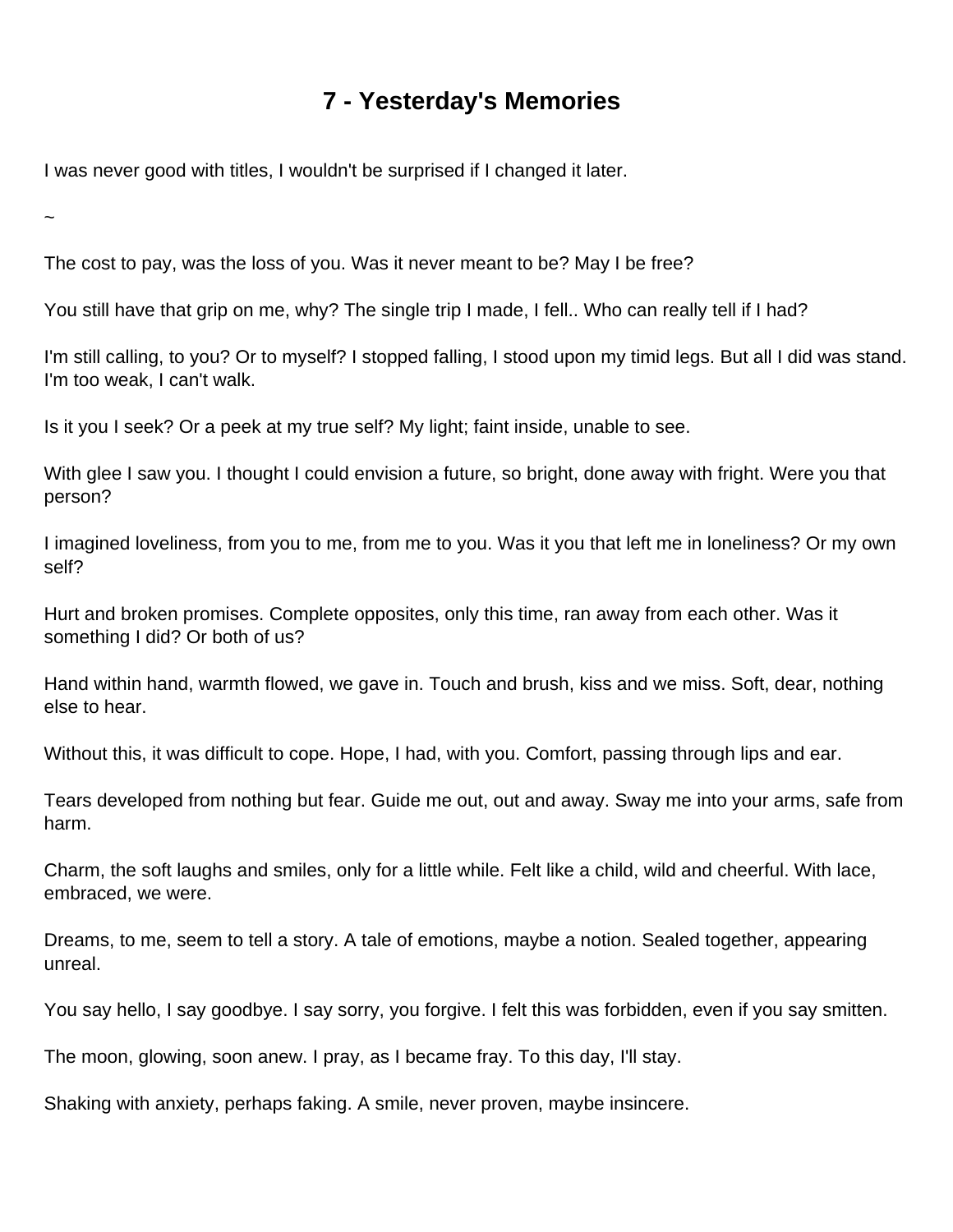Rhymes and time, passing, as it was the only thing I could catch. Sight of trouble, only double my worries. Feeling uncaring, because of absence.

If I were there, could I even bare it? Could I stare, with a pair, with no frown? Would I bring you down?

You held not only my hand, but a fragment of myself. Ecstasy, even felt like undeniable destiny.

The rain pours, a heart dying, while I'm crying. Fought for what I sought, even so, misery still brought.

Hearts, cold and apart. Never thought we'd stray so far and part. What you concealed, revealed how you felt.

Reflected I was, now neglected. I took a chance, it was not me to mend your grief. I won't be a thief of your attention, not my intentions.

The chill you sent, and now I'm bent. For all the time spent, who went away? Before sleep, deep within, the secrets I kept, and then wept. Could I accept the regret?

Am I just wasting my time with an illusion? Is this why I'm still left in confusion?

Driven insane, the piece of mind given. Believed it would last, but taken so fast. Never, were we binded. Just blinded in denial, for a while.

And so desperate to find truth, now separate from you. For I've not given up, I want to live, and give. As long as it strains me, I won't be able to.

An endless river of fate, I'll follow through the gates as I run, hoping to be done with what's behind. And so I know, I can't rewind them.

I won't look back at sorrow, but I'll borrow from what once made me smile. I've witnessed this, both bad and good it was for me, sharing only the care for those that want it. Never dare, for someone who won't.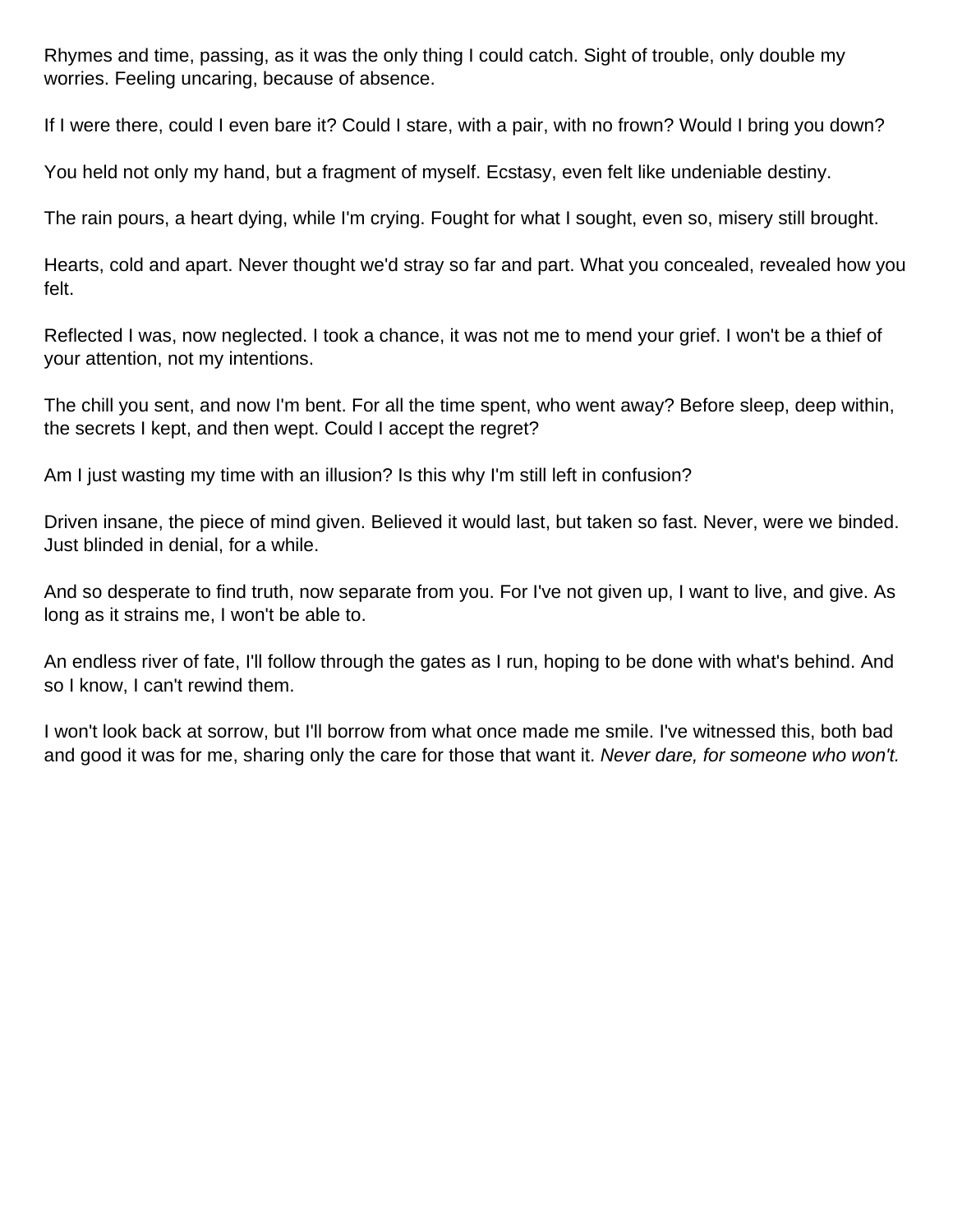# **8 - Summer Consequences**

<span id="page-14-0"></span>The italic sentences are actually lyrics from a beautiful song from Chrono Cross, titled Radical Dreamers. They're the English translation ^^' Hope this turned out okay. I think I'm slowly improving with my poetry, but I'm not sure. I'm kind of telling a story, so each section of it is separated.

~

Such a amiable disposition One so social, I caught it, idealizing the friend Vision and feeling, bought this ruse My smile, turned so loose and free Wishing desperately to keep the moment Hold it so fast, dismissing every thought I felt so warm, Summer so close, The air flush against cheeks Your departure was voiced, I still fashioned hope I'll retain this one, without fear So I thought, truthfully, I was very incompetent of doing so

I hid that trembling light in my young hands.

Amazing heat returned, since then, No words exchanged Only a repeated feeling, One, stealing and unpromising I didn't realize it, Though, it was replaced with a new yearning It was burning, Mistakingly felt as tenderness At best, it was merely diversion Away from the truth, the lack of support

I continued to search for you, though I know not even your name.

Our eyes met, Felt like a second, That second, now astray I accepted it, As fated, without any action Simple as written, I've given up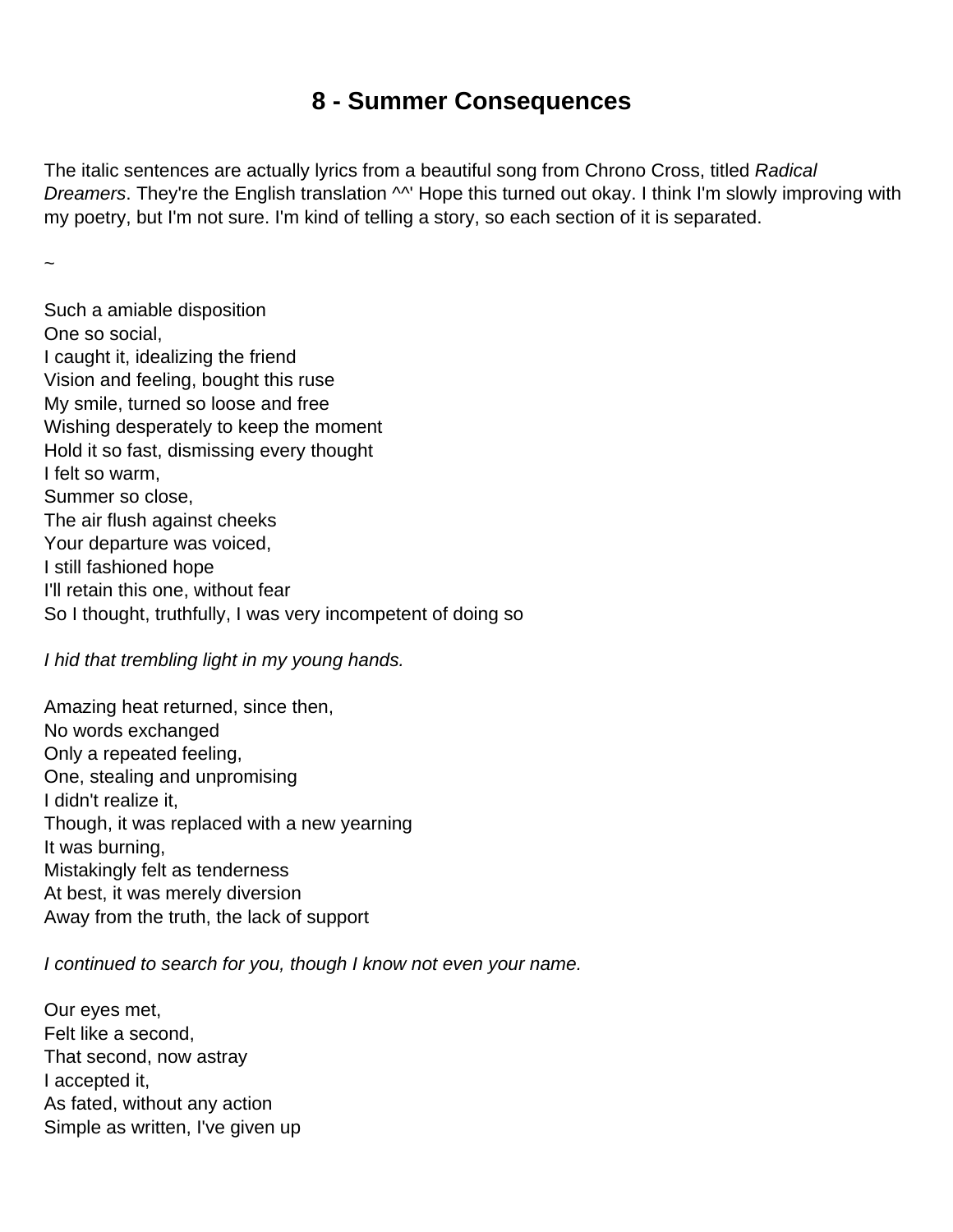I wanted to hand over to you just one single feeling.

Dreams, a useless desire, One that conspires against my soul painfully. These images still stained through thoughts, Leading to primitive impulse. Tame my sinful infatuation, And bound my afloat mind. Always drifting, within no reasons; Only a beating heart to blame.

**Can you see it? I envisioned the grass just as green as it was last. My ill heart, won't let go of those fond yet frivolous memories.**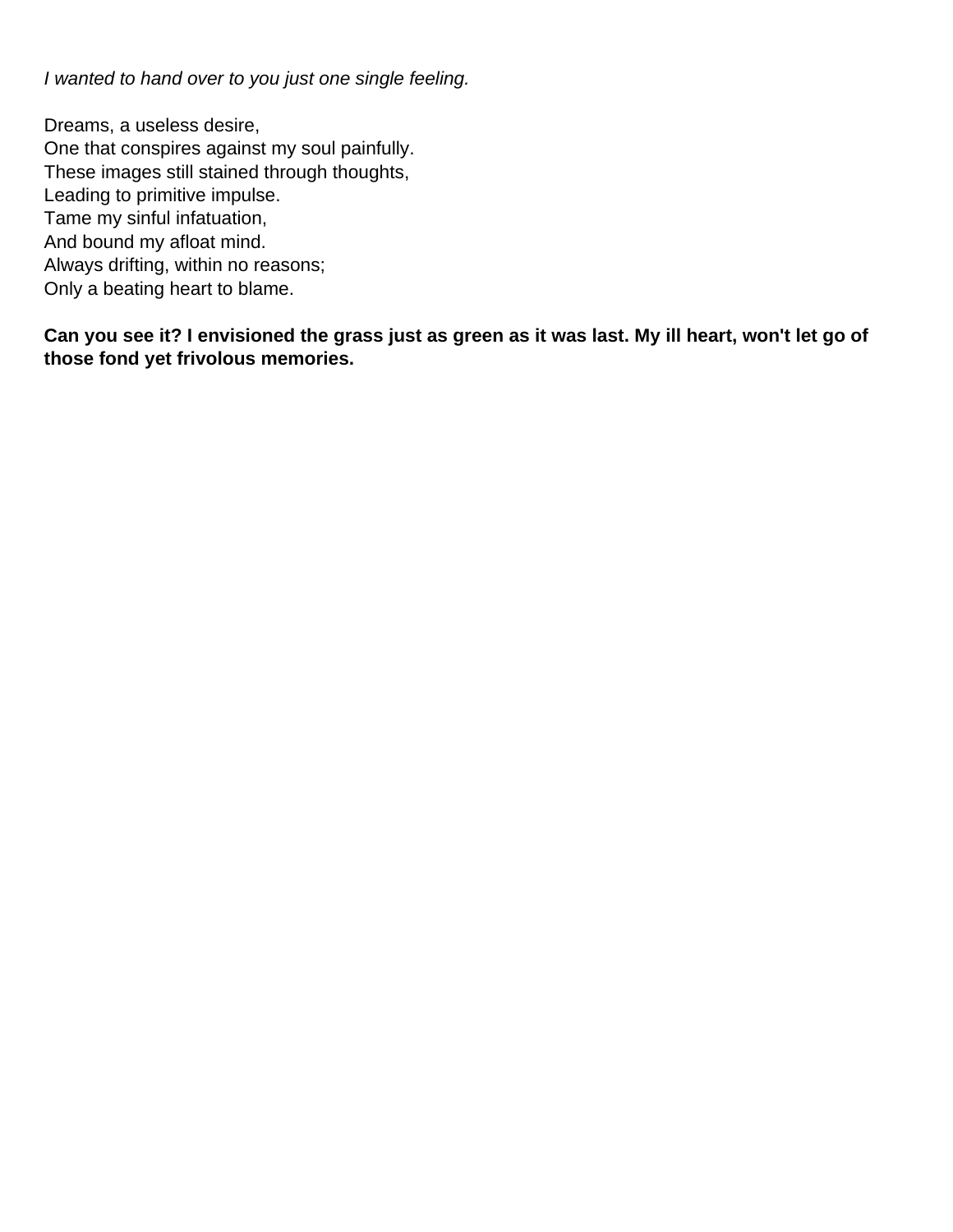#### **9 - Vibes**

<span id="page-16-0"></span>**Description/Memo: Simple concept. Sister goes out with brother and his gf = feels like a complete outcast; in the way. Interpret it how you like.**

#### **Vibes**

Friendly romance fills the air Her arm tangled with his in a tug As he opens the door first She walks in, and I follow

Running simple errands They seem so appropriate Oh-so fitting and complementary Laughing with the chatter About work, about late-night studying I blink, hardly measuring up

While she attempts to strike conversation I stare, beginning to fumble with myself From the corner, I spot his obvious aversion Lowering my gaze, I follow Wishing for absence

The eventual drive home consisted of booming rock songs on the stereo- their soulful anthems of love Grinding their magnified beats Straight-- through the anxious heart Crushing hopeful composure

For starters, I was misplaced here Lost in a portrait marked in joy I was the off-beat mistake made Disrupting the delicate harmony in between She, his girlfriend, and I, his sister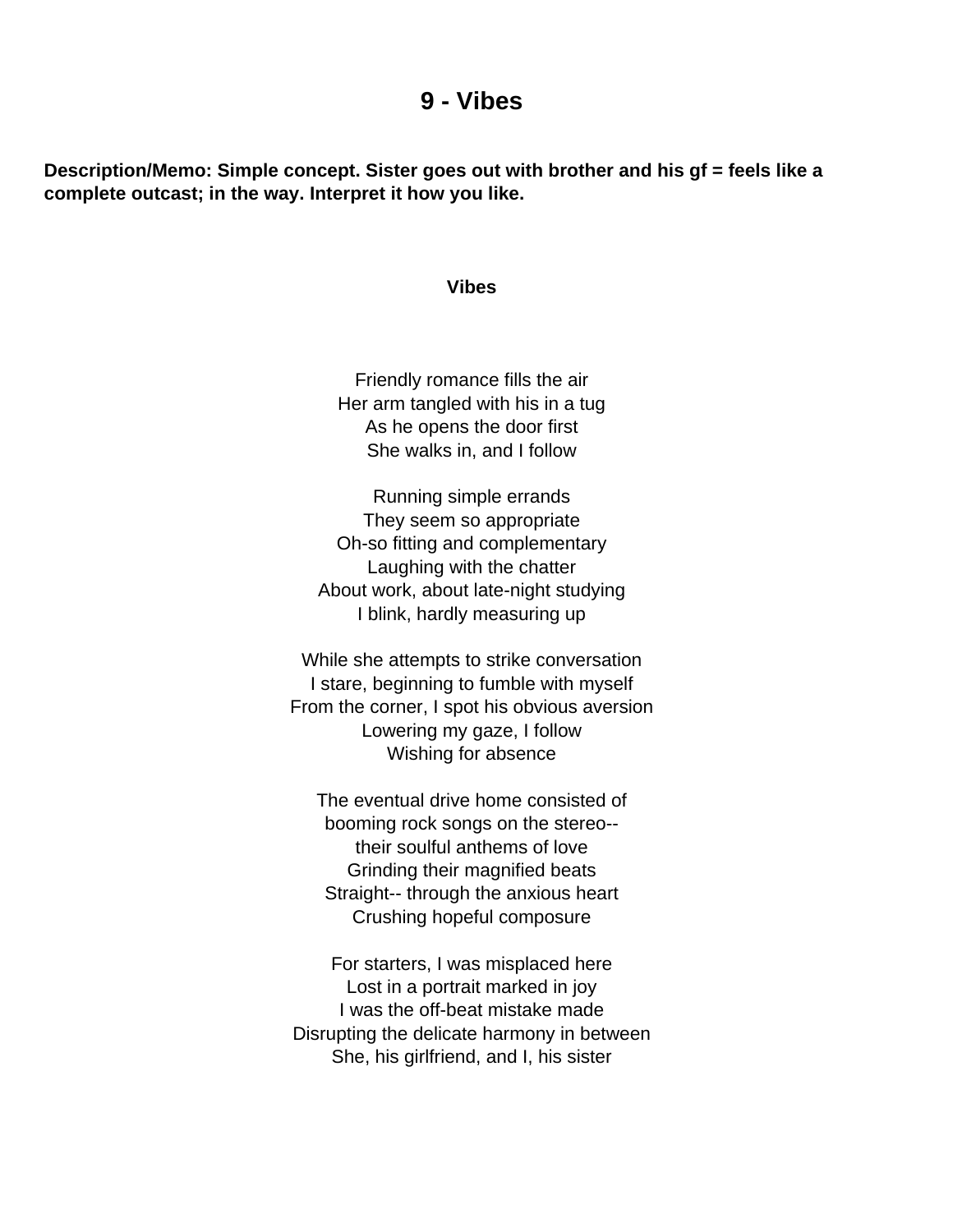#### **10 - Static**

#### **Static**

<span id="page-17-0"></span>In this dreary ride down the road Others certainly know it-- how long they last The painful exaggeration of time nearly murders Us A wave of cloth cover our grave hearts To shade over working minds Thoughts dragging out the mirthless quiet from within Clear, and out for display through listless eyes

He turns the radio on The heavy static locked inside Voices so blurred, so indistinct The windows being the only barrier close to liberty Forcibly pounding-- crowding ears-- with pollution Hands gripped their seats soundlessly Nearer, we wished the end would be To escape this reality full of distortion

The tightening clasp of the seatbelt Never felt so fatal until now There were no sign or move of resistance The noisy mesh of sound interpreted Yes-- the reflection of his caged anger.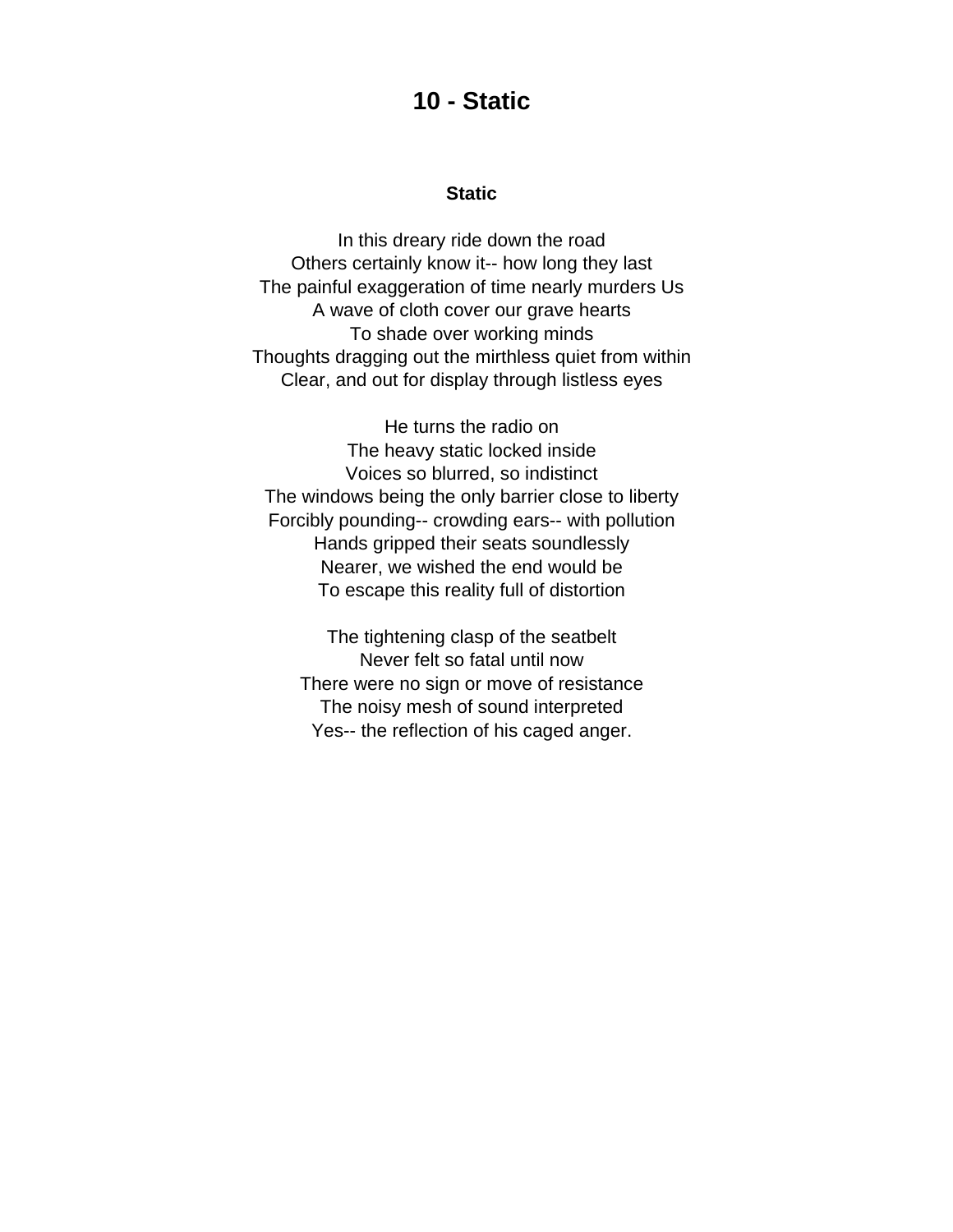# **11 - Window Pain**

<span id="page-18-0"></span>A pair of windows is what you see they are the soft barrier- made of glass, and with cracks underneath So easily pierced from harsher winds Echoes are simply burdensome Aching at the touch

Looking through those windows You can barely sense the storm raging beneath in frustration Hidden with artificial light

Pay another glance, you see, Raining with hidden sorrows Those windows rendered a reflection Gently emerging is a broken repercussion A cry for help.